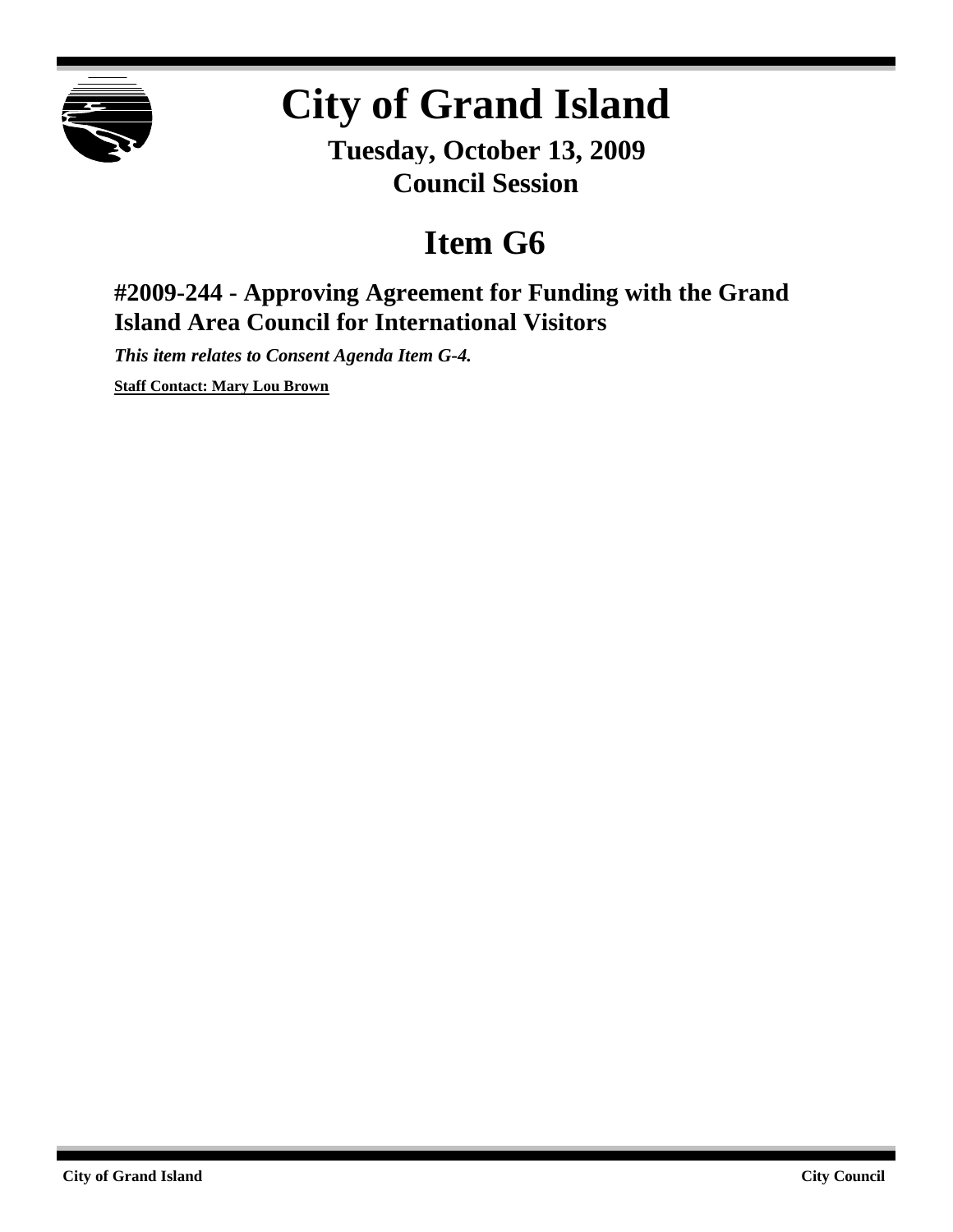#### **AGREEMENT**

 $\frac{1}{\sqrt{2}}$  day of THIS AGREEMENT is made and entered into this 2009, by and between the CITY OF GRAND ISLAND, NEBRASKA, a Municipal Corporation, hereinafter referred to as "City", and the GRAND ISLAND AREA COUNCIL FOR INTERNATIONAL VISITORS, a non-profit agency, hereinafter referred to as "CIV".

WHEREAS, the City is authorized pursuant to Neb. Rev. Stat. §16-246 to maintain the peace, good government, and welfare of the City, and for promoting the public health, safety, convenience, comfort, morals and the general interests and welfare of the inhabitants of the city; and

WHEREAS, CIV designs and implements professional programs and provides cultural activities and home hospitality opportunities for foreign leaders, specialists and international scholars; and

WHEREAS, the City desires to contract with CIV to coordinate visits from international guests in promoting the various aspects of the community.

NOW, THEREFORE, in consideration of the mutual promises set forth herein, the City and CIV agree as follows:

 $1.$ Responsibilities. CIV shall maintain a group of trained persons available to coordinate arrangements with international guests to promote the Grand Island community. The City will provide administrative assistance in compiling press releases, providing agendas and fax services.

 $2^{+}$ Compensation. In consideration of CIV performing the services provided for in this agreement, the City agrees to pay CIV Eight Hundred and No/100 Dollars (\$800.00). Such amount to be paid upon the execution of this agreement by all parties, and approval of this agreement by the Grand Island City Council.

Term. This agreement shall take effect upon its approval by the City Council and  $\mathcal{E}$ execution by the Mayor, and shall terminate on September 30, 2010.

Limitation. CIV hereby agrees that the money paid by the City hereunder shall  $4_{-}$ be used solely and specifically for the purposes stated herein.

**Entire Agreement.** This agreement constitutes the entire agreement between the 5. City and CIV notwithstanding any other oral agreements or understandings to the contrary and may be amended only in writing, approved and executed as required by law.

IN WITNESS WHEREOF, this agreement is executed by the respective parties.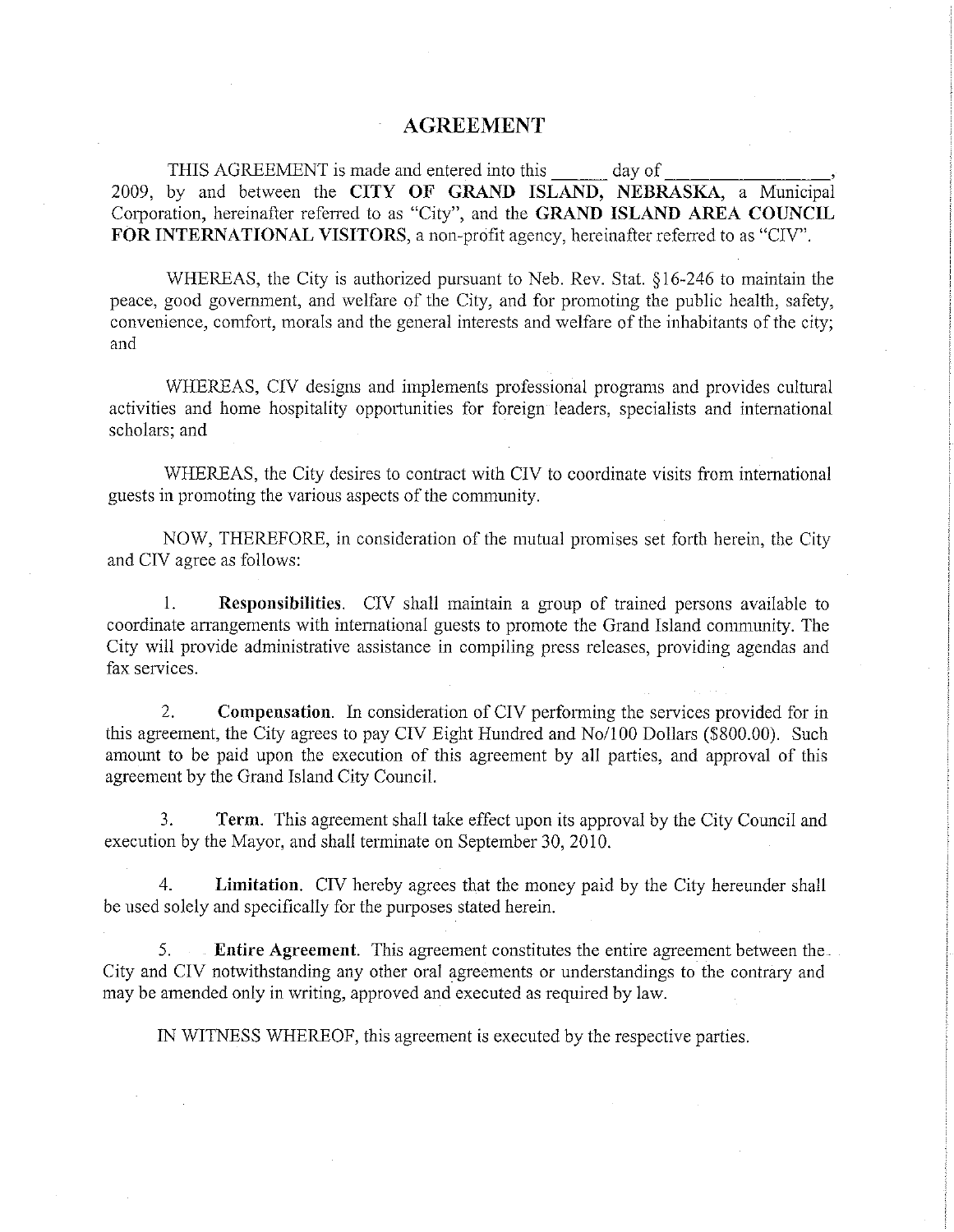CITY OF GRAND ISLAND, NEBRASKA, A municipal corporation,

By:

Margaret Hornady, Mayor

Attest:

RaNae Edwards, City Clerk

GRAND ISLAND AREA COUNCIL FOR INTERNATIONAL VISITORS, a Nebraska non-profit agency,

#### By:

### **STATE OF NEBRASKA**

#### COUNTY OF HALL

On State, personally appeared<br>
State, personally appeared<br>
Thermational Visitors, a Nebraska non-profit agency, known personally to me to be the identical person who signed the foregoing Agreement and acknowledged the execution thereof to be his voluntary act and deed for the purpose therein expressed.

WITNESS my hand and notarial seal the date above written.

 $\mathcal{F}$  $)$  ss

 $\lambda$ 

Notary Public

President

 $-2-$